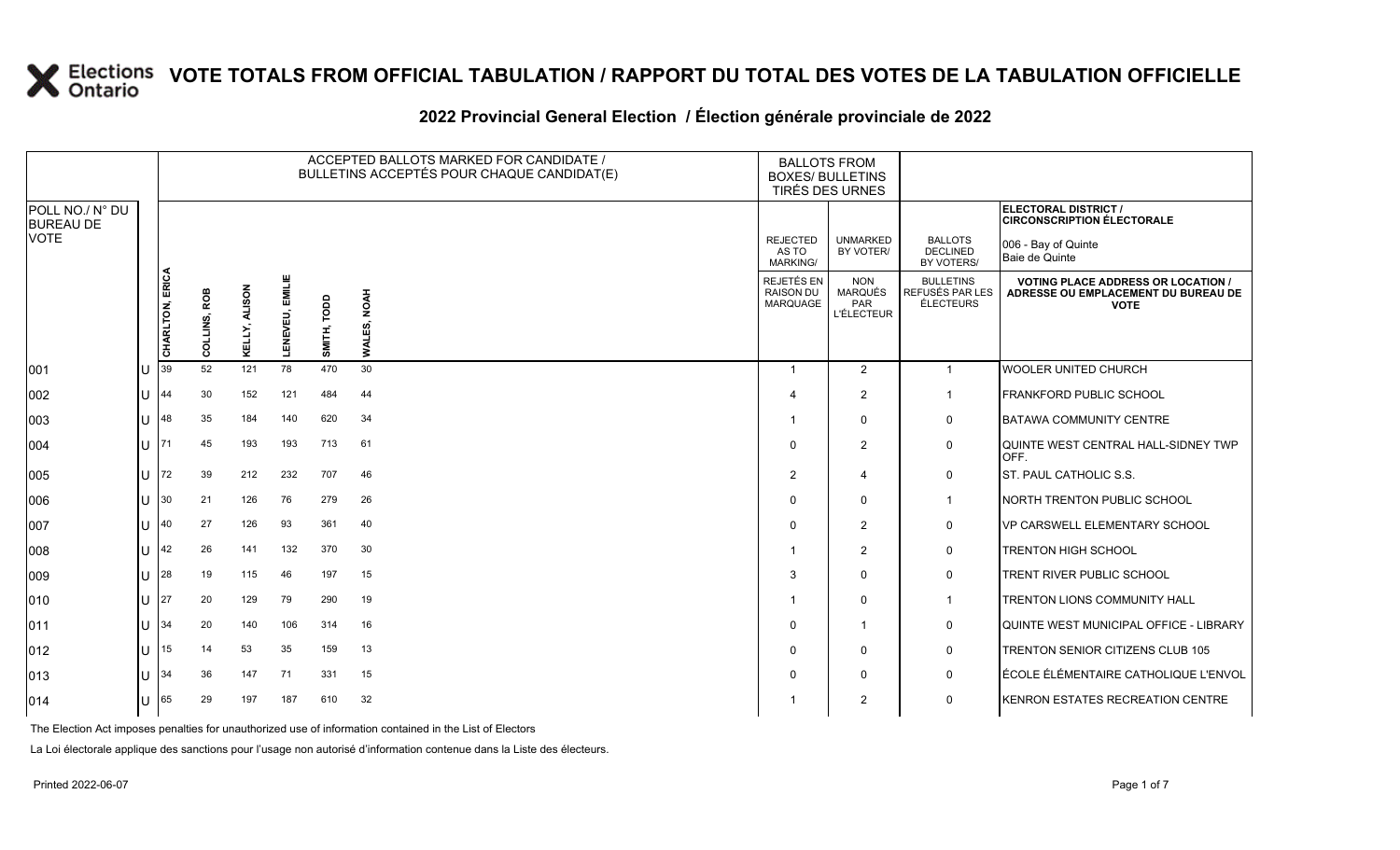#### **2022 Provincial General Election / Élection générale provinciale de 2022**

|                                     |              |                 |              |                         |                    | ACCEPTED BALLOTS MARKED FOR CANDIDATE /<br>BULLETINS ACCEPTÉS POUR CHAQUE CANDIDAT(E) |                |                                            | <b>BALLOTS FROM</b><br><b>BOXES/ BULLETINS</b><br>TIRÉS DES URNES |                                                         |                                                                                                 |  |
|-------------------------------------|--------------|-----------------|--------------|-------------------------|--------------------|---------------------------------------------------------------------------------------|----------------|--------------------------------------------|-------------------------------------------------------------------|---------------------------------------------------------|-------------------------------------------------------------------------------------------------|--|
| POLL NO./ N° DU<br><b>BUREAU DE</b> |              |                 |              |                         |                    |                                                                                       |                |                                            |                                                                   |                                                         | ELECTORAL DISTRICT /<br><b>CIRCONSCRIPTION ÉLECTORALE</b>                                       |  |
| <b>VOTE</b>                         |              |                 |              |                         |                    |                                                                                       |                | <b>REJECTED</b><br>AS TO<br>MARKING/       | <b>UNMARKED</b><br>BY VOTER/                                      | <b>BALLOTS</b><br><b>DECLINED</b><br>BY VOTERS/         | 006 - Bay of Quinte<br>Baie de Quinte                                                           |  |
|                                     |              | CHARLTON, ERICA | COLLINS, ROB | <b>ALISON</b><br>KELLY, | EMILIE<br>LENEVEU, | SMITH, TODD                                                                           | WALES, NOAH    | REJETÉS EN<br><b>RAISON DU</b><br>MARQUAGE | <b>NON</b><br><b>MARQUÉS</b><br>PAR<br><b>L'ÉLECTEUR</b>          | <b>BULLETINS</b><br>REFUSÉS PAR LES<br><b>ÉLECTEURS</b> | <b>VOTING PLACE ADDRESS OR LOCATION /</b><br>ADRESSE OU EMPLACEMENT DU BUREAU DE<br><b>VOTE</b> |  |
| 015                                 | $\cup$       | 19              | 11           | 91                      | 100                | 249                                                                                   | 12             | -1                                         | $\overline{1}$                                                    | $\mathbf 0$                                             | PARK DALE PUBLIC SCHOOL                                                                         |  |
| 016                                 | lU.          | $32$            | 14           | 166                     | 144                | 393                                                                                   | 23             | $\Omega$                                   | $\mathbf{0}$                                                      | 0                                                       | GEORGE VANIER CATHOLIC SCHOOL                                                                   |  |
| 017                                 | lu           | 135             | 12           | 122                     | 111                | 308                                                                                   | 10             | -1                                         | -1                                                                | $\mathbf 0$                                             | BELLEVILLE & DISTRICT FISH & GAME CLUB                                                          |  |
| 018                                 | U            | 46              | 18           | 203                     | 214                | 451                                                                                   | 33             | $\Omega$                                   | -1                                                                | 0                                                       | MARANATHA CHRISTIAN CHURCH                                                                      |  |
| 019                                 | lu           | 10              | 16           | 118                     | 61                 | 161                                                                                   | 12             | $\Omega$                                   | -1                                                                | $\overline{1}$                                          | <b>PRINCE OF WALES PUBLIC SCHOOL</b>                                                            |  |
| 020                                 | lU           | 38              | 27           | 193                     | 118                | 297                                                                                   | 20             |                                            | $\mathbf{0}$                                                      | 0                                                       | THE BANQUET CENTRE                                                                              |  |
| 021                                 | U            | 177             | 40           | 304                     | 333                | 723                                                                                   | 28             | $\Omega$                                   | $\Omega$                                                          | $\mathbf 0$                                             | <b>CENTENNIAL SECONDARY SCHOOL</b>                                                              |  |
| 022                                 |              | $U$ 36          | 17           | 247                     | 89                 | 278                                                                                   | 21             | $\Omega$                                   | 2                                                                 | $\mathbf 1$                                             | CHRIST CHURCH ANGLICAN                                                                          |  |
| 023                                 | U            | 68              | 15           | 314                     | 216                | 327                                                                                   | 16             | $\Omega$                                   | $\Omega$                                                          | $\mathbf{1}$                                            | <b>ST. THOMAS ANGLICAN CHURCH</b>                                                               |  |
| 024                                 | $\cup$       | 45              | 19           | 188                     | 166                | 263                                                                                   | 13             | $\Omega$                                   | -1                                                                | 0                                                       | <b>LEASTMINSTER UNITED CHURCH</b>                                                               |  |
| 025                                 | lU           | 76              | 24           | 203                     | 233                | 383                                                                                   | 17             | $\Omega$                                   | $\Omega$                                                          | $\overline{1}$                                          | <b>HOLY TRINITY LUTHERAN CHURCH</b>                                                             |  |
| 026                                 | lU.          |                 |              | 51                      | 26                 | 60                                                                                    | $\overline{4}$ | $\Omega$                                   | $\mathbf{0}$                                                      | $\mathbf{1}$                                            | SENIOR CITIZENS COMP. - WELLINGTON                                                              |  |
| 027                                 | $\mathbf{U}$ | 48              | 11           | 134                     | 101                | 213                                                                                   | 16             | $\Omega$                                   |                                                                   | 6                                                       | <b>FOSTER WARD COMMUNITY CENTRE</b>                                                             |  |
| 028                                 |              | U 59            | 32           | 95                      | 115                | 374                                                                                   | 25             | 2                                          |                                                                   | 2                                                       | <b>CONSECON UNITED CHURCH</b>                                                                   |  |

The Election Act imposes penalties for unauthorized use of information contained in the List of Electors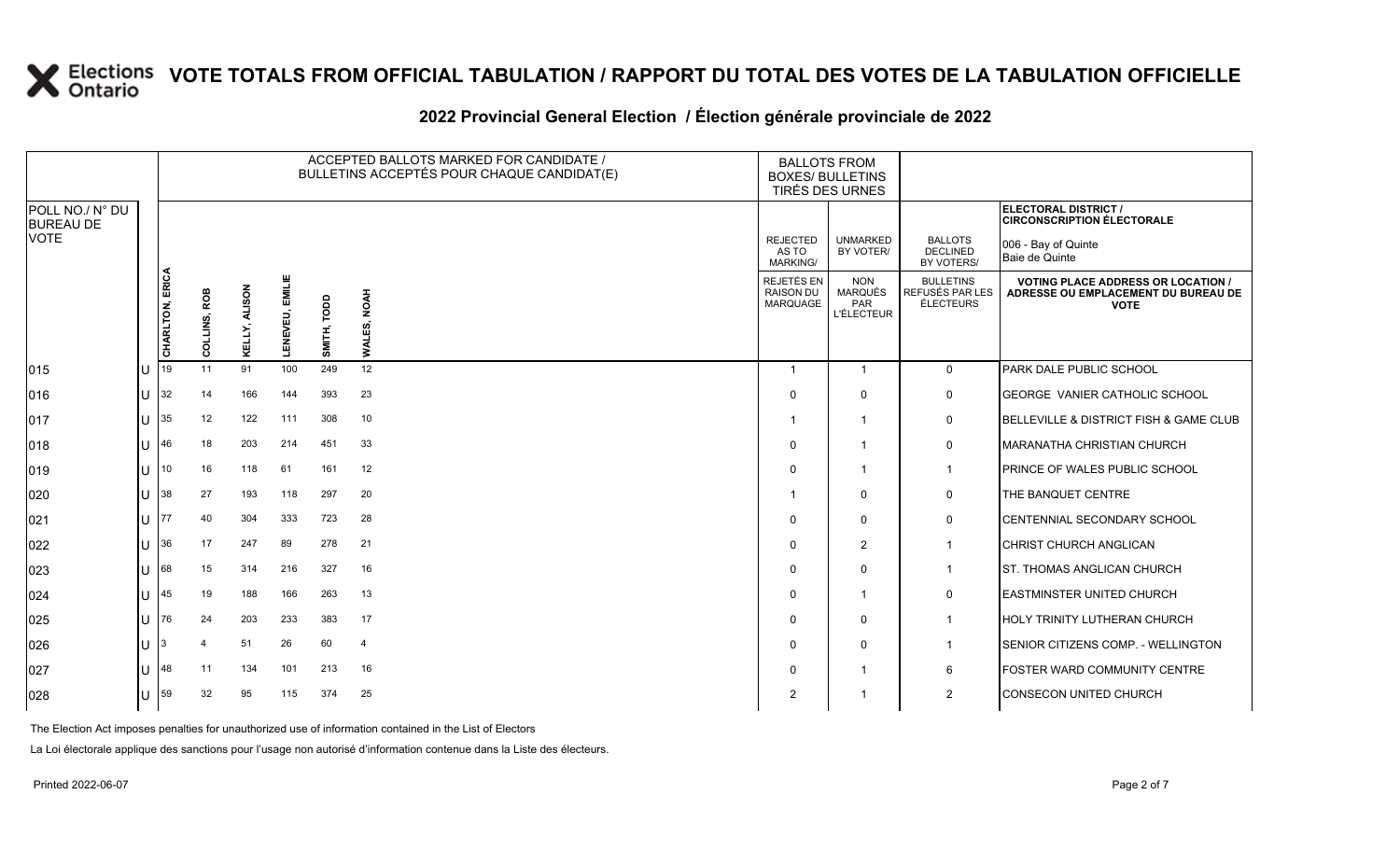### **2022 Provincial General Election / Élection générale provinciale de 2022**

|                                     |                       |                 | ACCEPTED BALLOTS MARKED FOR CANDIDATE /<br><b>BALLOTS FROM</b><br>BULLETINS ACCEPTÉS POUR CHAQUE CANDIDAT(E)<br><b>BOXES/ BULLETINS</b><br>TIRÉS DES URNES |                         |                    |                |                         |                                      |                                                          |                                                         |                                                                                                 |
|-------------------------------------|-----------------------|-----------------|------------------------------------------------------------------------------------------------------------------------------------------------------------|-------------------------|--------------------|----------------|-------------------------|--------------------------------------|----------------------------------------------------------|---------------------------------------------------------|-------------------------------------------------------------------------------------------------|
| POLL NO./ N° DU<br><b>BUREAU DE</b> |                       |                 |                                                                                                                                                            |                         |                    |                |                         |                                      |                                                          |                                                         | ELECTORAL DISTRICT /<br><b>CIRCONSCRIPTION ÉLECTORALE</b>                                       |
| <b>VOTE</b>                         |                       |                 |                                                                                                                                                            |                         |                    |                |                         | <b>REJECTED</b><br>AS TO<br>MARKING/ | <b>UNMARKED</b><br>BY VOTER/                             | <b>BALLOTS</b><br><b>DECLINED</b><br>BY VOTERS/         | 006 - Bay of Quinte<br>Baie de Quinte                                                           |
|                                     |                       | CHARLTON, ERICA | COLLINS, ROB                                                                                                                                               | <b>ALISON</b><br>KELLY, | EMILIE<br>LENEVEU, | SMITH, TODD    | <b>NOAH</b><br>WALES,   | REJETÉS EN<br>RAISON DU<br>MARQUAGE  | <b>NON</b><br><b>MARQUÉS</b><br>PAR<br><b>L'ÉLECTEUR</b> | <b>BULLETINS</b><br>REFUSÉS PAR LES<br><b>ÉLECTEURS</b> | <b>VOTING PLACE ADDRESS OR LOCATION /</b><br>ADRESSE OU EMPLACEMENT DU BUREAU DE<br><b>VOTE</b> |
| 029                                 | lU.                   | 68              | 22                                                                                                                                                         | 120                     | 128                | 360            | 22                      | $\overline{2}$                       | $\overline{2}$                                           | $\mathbf 0$                                             | <b>QUINTE POLONIA HALL</b>                                                                      |
| 030                                 | lu                    | 11              | 6                                                                                                                                                          | 14                      | 39                 | 111            | $\overline{2}$          | $\Omega$                             | $\mathbf 0$                                              | 0                                                       | <b>ROSSMORE FIRE HALL</b>                                                                       |
| 031                                 | $11$ 14               |                 | 6                                                                                                                                                          | 32                      | 45                 | 132            | $\overline{\mathbf{0}}$ | $\Omega$                             | $\Omega$                                                 | 0                                                       | <b>ROSSMORE FIRE HALL</b>                                                                       |
| 032                                 | $ U ^{83}$            |                 | 28                                                                                                                                                         | 154                     | 105                | 350            | 14                      | $\Omega$                             | 3                                                        | 0                                                       | <b>HILLIER TOWN HALL</b>                                                                        |
| 033                                 | U                     | 83              | 31                                                                                                                                                         | 178                     | 95                 | 385            | 14                      | $\Omega$                             | -1                                                       | $\mathbf{1}$                                            | <b>SOPHIASBURGH TOWN HALL</b>                                                                   |
| 034                                 | <b>U</b> 78           |                 | 41                                                                                                                                                         | 227                     | 142                | 442            | 17                      | 3                                    | -1                                                       | $\overline{2}$                                          | <b>WELLINGTON &amp; DIST. COMM. CTR.</b>                                                        |
| 035                                 | $ U $ 34              |                 | 15                                                                                                                                                         | 141                     | 72                 | 209            | 11                      | $\Omega$                             | -1                                                       | $\overline{1}$                                          | <b>EMMANUEL BAPTIST CHURCH</b>                                                                  |
| 036                                 | U                     | 47              | 16                                                                                                                                                         | 209                     | 77                 | 208            | 12                      |                                      | -1                                                       | 0                                                       | PRINCE EDWARD COMMUNITY CENTRE                                                                  |
| 037                                 | U 86                  |                 | 13                                                                                                                                                         | 187                     | 160                | 291            | 17                      | $\Omega$                             | 3                                                        | $\overline{2}$                                          | NORTH MARYSBURGH COMMUNITY HALL                                                                 |
| 038                                 | $U$ 55                |                 | 8                                                                                                                                                          | 261                     | 105                | 206            | $\overline{7}$          | $\Omega$                             | -1                                                       | $\mathbf{1}$                                            | THE SALVATION ARMY                                                                              |
| 039                                 | U                     | 40              | 8                                                                                                                                                          | 151                     | 55                 | 149            | 8                       | $\Omega$                             | $\mathbf 0$                                              | $\overline{2}$                                          | MASONIC HALL - PICTON                                                                           |
| 040                                 | $ U $ 93              |                 | 14                                                                                                                                                         | 274                     | 122                | 369            | 24                      |                                      | $\overline{2}$                                           | $\mathbf{1}$                                            | ATHOL-SOUTH MARYSBURGH P.S.                                                                     |
| 400                                 | $\lfloor \rfloor$   5 |                 | $\mathbf 0$                                                                                                                                                | 6                       | 6                  | 22             | $\overline{1}$          | $\Omega$                             | $\mathbf 0$                                              | 0                                                       | <b>TRENTON MEMORIAL LODGE</b>                                                                   |
| 401                                 | U                     |                 | 2                                                                                                                                                          | 11                      | $\overline{2}$     | $\overline{4}$ | $\overline{1}$          | 0                                    | $\mathbf{0}$                                             | $\mathbf 0$                                             | <b>EAST PLAZA COURT SENIOR COMP.</b>                                                            |

The Election Act imposes penalties for unauthorized use of information contained in the List of Electors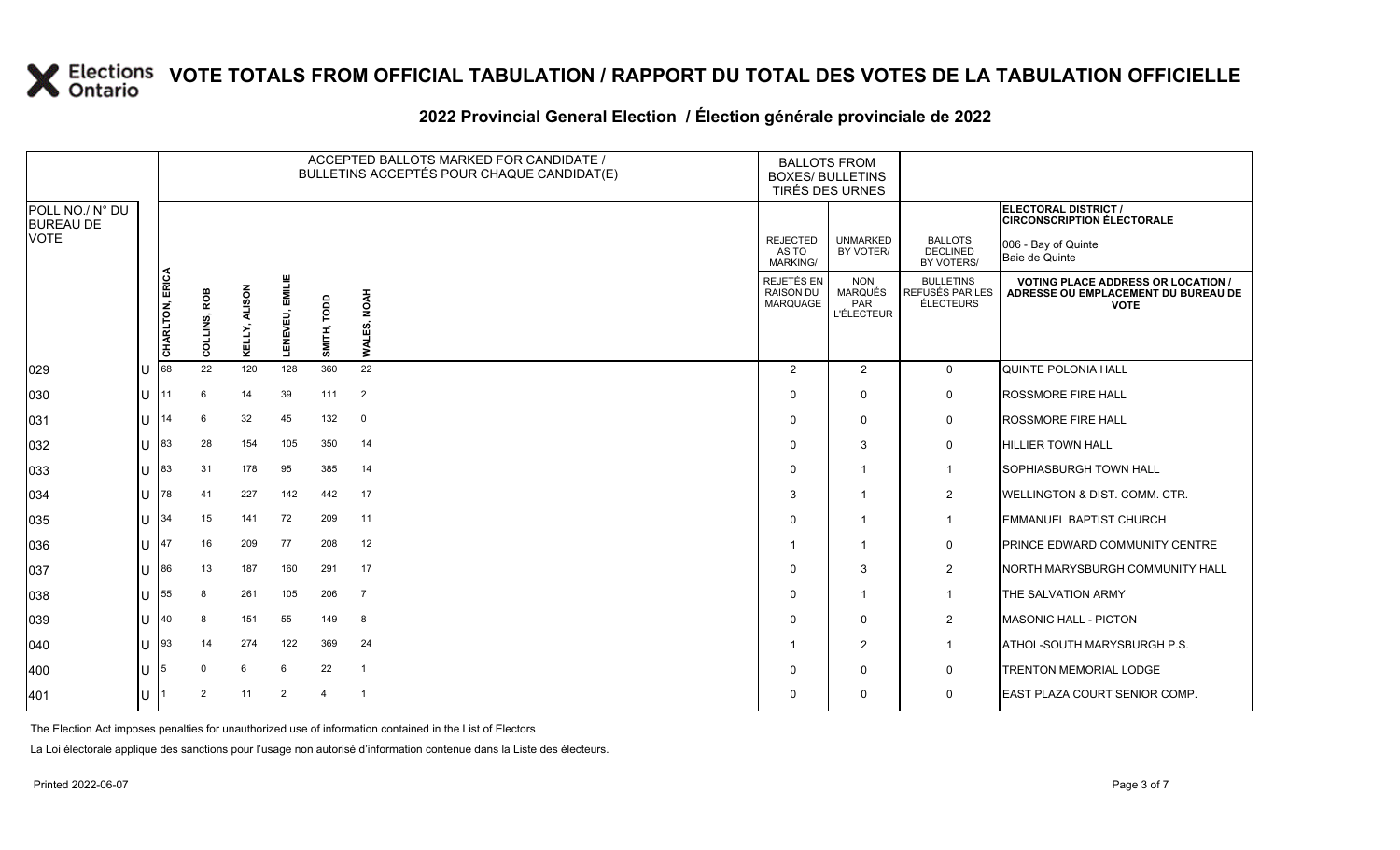### **2022 Provincial General Election / Élection générale provinciale de 2022**

|                                     |     |                 |                |                |                        |             | ACCEPTED BALLOTS MARKED FOR CANDIDATE /<br>BULLETINS ACCEPTÉS POUR CHAQUE CANDIDAT(E) | <b>BALLOTS FROM</b><br><b>BOXES/ BULLETINS</b><br>TIRÉS DES URNES |                                                          |                                                  |                                                                                                 |  |
|-------------------------------------|-----|-----------------|----------------|----------------|------------------------|-------------|---------------------------------------------------------------------------------------|-------------------------------------------------------------------|----------------------------------------------------------|--------------------------------------------------|-------------------------------------------------------------------------------------------------|--|
| POLL NO./ N° DU<br><b>BUREAU DE</b> |     |                 |                |                |                        |             |                                                                                       |                                                                   |                                                          |                                                  | ELECTORAL DISTRICT /<br><b>CIRCONSCRIPTION ÉLECTORALE</b>                                       |  |
| VOTE                                |     |                 |                |                |                        |             |                                                                                       | <b>REJECTED</b><br>AS TO<br>MARKING/                              | <b>UNMARKED</b><br>BY VOTER/                             | <b>BALLOTS</b><br><b>DECLINED</b><br>BY VOTERS/  | 006 - Bay of Quinte<br>Baie de Quinte                                                           |  |
|                                     |     | CHARLTON, ERICA | COLLINS, ROB   | KELLY, ALISON  | <b>LENEVEU, EMILIE</b> | SMITH, TODD | <b>WALES, NOAH</b>                                                                    | REJETÉS EN<br>RAISON DU<br>MARQUAGE                               | <b>NON</b><br><b>MARQUÉS</b><br>PAR<br><b>L'ÉLECTEUR</b> | <b>BULLETINS</b><br>REFUSÉS PAR LES<br>ÉLECTEURS | <b>VOTING PLACE ADDRESS OR LOCATION /</b><br>ADRESSE OU EMPLACEMENT DU BUREAU DE<br><b>VOTE</b> |  |
| 402                                 | U   |                 | $\Omega$       | 12             | 8                      | 57          | $\overline{2}$                                                                        | $\mathbf 0$                                                       | $\mathbf 0$                                              | $\mathbf{0}$                                     | ALDERSGATE VILLAGE                                                                              |  |
| 403                                 | U   |                 | 5              | 30             | 22                     | 61          | $\overline{1}$                                                                        | $\Omega$                                                          | $\mathbf 0$                                              | $\mathbf 0$                                      | <b>CENTENNIAL PLACE APTS.</b>                                                                   |  |
| 404                                 | U   |                 |                | 18             | 14                     | 41          | $\overline{2}$                                                                        | $\Omega$                                                          | $\mathbf 0$                                              | 0                                                | <b>PINEVIEW TOWER</b>                                                                           |  |
| 405                                 | U   | <u>2</u>        | $\overline{4}$ | 21             | 13                     | 29          | $\mathbf{3}$                                                                          |                                                                   | $\mathbf 0$                                              | 0                                                | <b>WESTVIEW APTS.</b>                                                                           |  |
| 406                                 |     |                 | $\overline{2}$ | $\overline{7}$ | 15                     | 45          | $\overline{1}$                                                                        | $\Omega$                                                          | $\mathbf 0$                                              | 0                                                | PRINCE WILLIAM APTS.                                                                            |  |
| 407                                 | U   |                 | $\overline{2}$ | 21             | 16                     | 50          | $\overline{2}$                                                                        | $\Omega$                                                          | $\mathbf 0$                                              | $\mathsf{O}$                                     | <b>BAYVIEW TOWERS</b>                                                                           |  |
| 408                                 | U   | 13.             | -1             | 16             | 14                     | 47          | $\overline{1}$                                                                        | $\Omega$                                                          | $\mathbf 0$                                              | $\mathbf 0$                                      | <b>ALBERT PARK APTS. I</b>                                                                      |  |
| 409                                 |     |                 | $\overline{2}$ | 18             | 8                      | 28          | $\overline{1}$                                                                        | $\Omega$                                                          | $\Omega$                                                 | $\mathsf{O}$                                     | <b>ALBERT PARK APTS. II</b>                                                                     |  |
| 410                                 |     |                 | $\mathbf 0$    | 33             | 25                     | 45          | $\overline{2}$                                                                        | $\Omega$                                                          | $\Omega$                                                 | $\mathbf 0$                                      | <b>MCNABB TOWERS</b>                                                                            |  |
| 411                                 | U   | 15              | 0              | 19             | 11                     | 50          | $\overline{1}$                                                                        | 2                                                                 | $\mathbf 0$                                              | $\mathbf 0$                                      | QUINTE LIVING CENTRE (SENIORS)                                                                  |  |
| 412                                 | 41. |                 | $\overline{2}$ | $\overline{7}$ | $\mathbf{3}$           | 5           | $\overline{1}$                                                                        | $\Omega$                                                          | $\overline{1}$                                           | $\mathbf 0$                                      | SENIOR CITIZENS COMP. - BIRCHVIEW<br><b>PLACE</b>                                               |  |
| 413                                 | U   |                 | -1             | 13             | 8                      | 14          | 6                                                                                     | $\Omega$                                                          | $\mathbf 0$                                              | $\overline{2}$                                   | <b>BAY TERRACE I</b>                                                                            |  |
| 414                                 |     | $\overline{2}$  | $\Omega$       | 10             | 11                     | 34          | $\mathbf 0$                                                                           | $\Omega$                                                          | $\mathbf 0$                                              | $\mathbf 0$                                      | <b>BAY TERRACE II</b>                                                                           |  |
| 700                                 | U   |                 | $\Omega$       | 14             | 6                      | 24          | 4                                                                                     | 0                                                                 | $\mathbf 0$                                              | $\mathbf 0$                                      | SENIOR CITIZENS COMP. - 245 BRIDGE                                                              |  |

The Election Act imposes penalties for unauthorized use of information contained in the List of Electors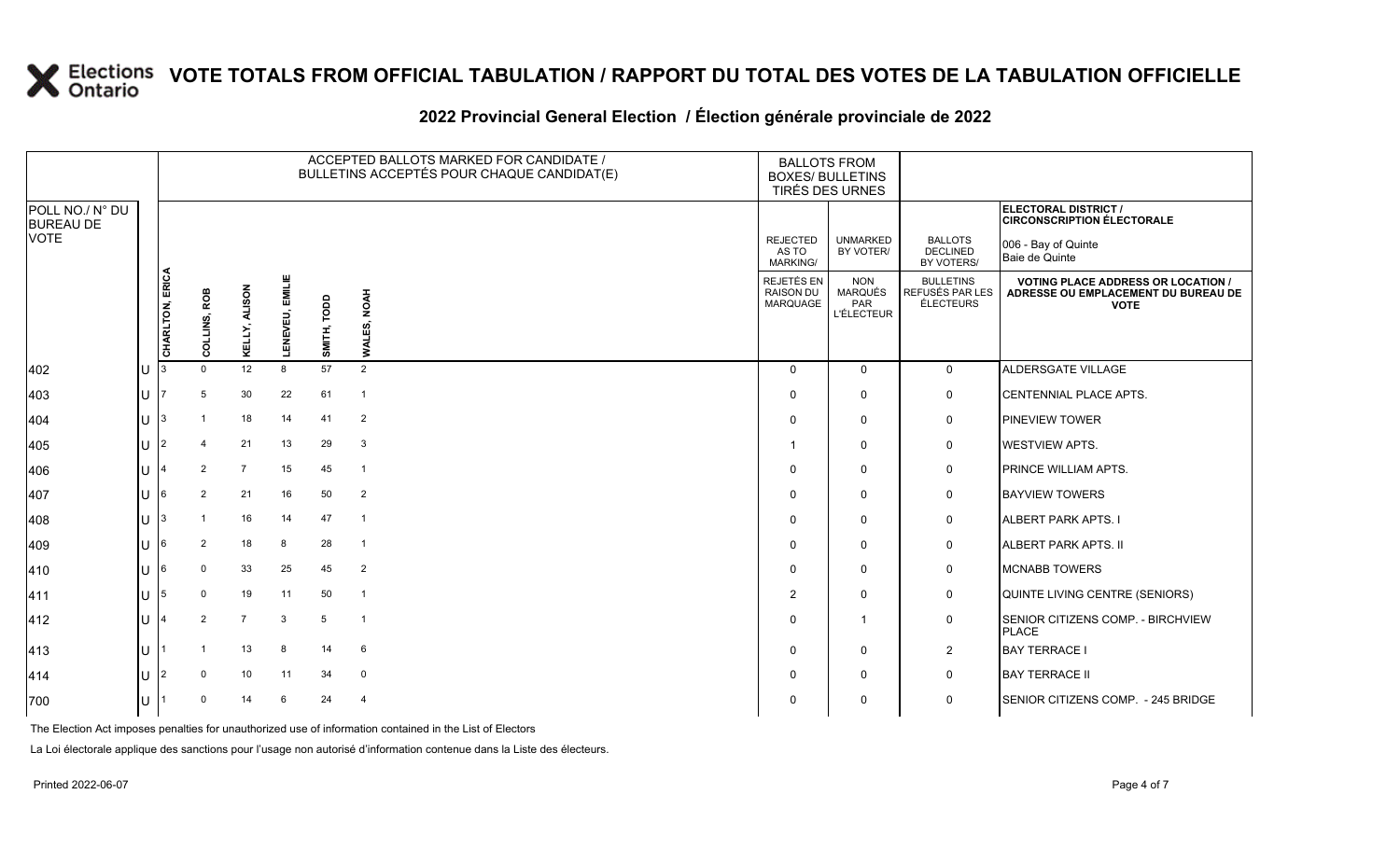#### **2022 Provincial General Election / Élection générale provinciale de 2022**

|                                     |                 |              |                 |                    |                | ACCEPTED BALLOTS MARKED FOR CANDIDATE /<br>BULLETINS ACCEPTÉS POUR CHAQUE CANDIDAT(E) | <b>BALLOTS FROM</b><br><b>BOXES/ BULLETINS</b><br>TIRÉS DES URNES |                                                   |                                                  |                                                                                                 |
|-------------------------------------|-----------------|--------------|-----------------|--------------------|----------------|---------------------------------------------------------------------------------------|-------------------------------------------------------------------|---------------------------------------------------|--------------------------------------------------|-------------------------------------------------------------------------------------------------|
| POLL NO./ N° DU<br><b>BUREAU DE</b> |                 |              |                 |                    |                |                                                                                       |                                                                   |                                                   |                                                  | ELECTORAL DISTRICT /<br><b>CIRCONSCRIPTION ÉLECTORALE</b>                                       |
| VOTE                                |                 |              |                 |                    |                |                                                                                       | <b>REJECTED</b><br>AS TO<br>MARKING/                              | <b>UNMARKED</b><br>BY VOTER/                      | <b>BALLOTS</b><br><b>DECLINED</b><br>BY VOTERS/  | 006 - Bay of Quinte<br>Baie de Quinte                                                           |
|                                     | CHARLTON, ERICA | COLLINS, ROB | KELLY, ALISON   | EMILIE<br>LENEVEU, | SMITH, TODD    | WALES, NOAH                                                                           | REJETÉS EN<br><b>RAISON DU</b><br>MARQUAGE                        | <b>NON</b><br>MARQUÉS<br>PAR<br><b>L'ÉLECTEUR</b> | <b>BULLETINS</b><br>REFUSÉS PAR LES<br>ÉLECTEURS | <b>VOTING PLACE ADDRESS OR LOCATION /</b><br>ADRESSE OU EMPLACEMENT DU BUREAU DE<br><b>VOTE</b> |
| 701                                 |                 | 2            | 10 <sup>1</sup> | 16                 | 26             | $\overline{1}$                                                                        | $\Omega$                                                          | $\mathbf{0}$                                      | $\mathbf 0$                                      | <b>CROWN RIDGE RETIREMENT RES.</b>                                                              |
| 702                                 |                 |              | $\overline{4}$  | 6                  | 13             | $\mathbf 0$                                                                           | $\Omega$                                                          | $\mathbf 0$                                       | 0                                                | TRENT VALLEY LODGE                                                                              |
| 703                                 |                 | $\Omega$     | $\mathbf{3}$    | $\overline{2}$     | 8              | $\mathbf 0$                                                                           | $\Omega$                                                          | $\Omega$                                          | 0                                                | <b>CARRINGTON RETIREMENT RES.</b>                                                               |
| 704                                 |                 | 2            | $\overline{4}$  | 5                  | 13             | $\overline{2}$                                                                        | $\Omega$                                                          | $\mathbf{0}$                                      | 0                                                | MAPLE MANOR RESIDENCE                                                                           |
| 705                                 |                 | 3            | 11              | 25                 | 38             | $\overline{1}$                                                                        | $\mathbf 0$                                                       | 3                                                 | $\mathbf 0$                                      | <b>HASTINGS MANOR HOME FOR THE AGED</b>                                                         |
| 706                                 |                 | $\Omega$     | 5               | 6                  | 22             | $\overline{1}$                                                                        | $\Omega$                                                          | $\mathbf 0$                                       | $\mathsf{O}$                                     | <b>BAYVIEW RETIREMENT RES.</b>                                                                  |
| 707                                 |                 |              | $\mathbf 0$     | $\overline{2}$     | 8              | $\overline{1}$                                                                        | $\Omega$                                                          | $\mathbf{0}$                                      | $\mathbf 1$                                      | <b>IWESTGATE LODGE NURSING HOME</b>                                                             |
| 708                                 |                 | $\Omega$     | $\overline{4}$  | 5                  | 10             | $\mathbf 0$                                                                           | -1                                                                | $\Omega$                                          | 0                                                | <b>BELMONT LONG TERM CARE FACILITY</b>                                                          |
| 709                                 |                 | $\Omega$     | $\overline{7}$  | 36                 | 62             | $\overline{1}$                                                                        | 5                                                                 | $\Omega$                                          | 0                                                | QUINTE GARDENS RETIREMENT RESIDENCE                                                             |
| 710                                 |                 | $\Omega$     | $\overline{4}$  | 3                  | 17             | $\mathbf 0$                                                                           | $\Omega$                                                          | $\mathbf{0}$                                      | 0                                                | THE RICHMOND RETIREMENT RES.                                                                    |
| 711                                 |                 | $\Omega$     | $\mathbf 0$     | $\mathbf{1}$       | $\overline{7}$ | $\mathbf 0$                                                                           | $\Omega$                                                          | $\Omega$                                          | 0                                                | EDEN PLACE RETIREMENT & WELLNESS<br><b>HOME</b>                                                 |
| 712                                 |                 |              | 3               | $\overline{4}$     | 13             | $\overline{2}$                                                                        | $\Omega$                                                          | $\mathbf{1}$                                      | $\mathbf 0$                                      | <b>BRIDGE STREET RETIREMENT RES.</b>                                                            |
| 713                                 |                 | $\Omega$     | $\Omega$        | $\Omega$           | $\Omega$       | $\mathbf 0$                                                                           | $\Omega$                                                          | $\Omega$                                          | $\mathbf 0$                                      | <b>ARABELLA RETIREMENT RESIDENCE</b>                                                            |
| 714                                 |                 | $\Omega$     | 7               | 14                 | 9              | $\overline{1}$                                                                        | $\Omega$                                                          | $\Omega$                                          | 0                                                | <b>EMMANUEL RES. FOR SENIOR CITIZENS</b>                                                        |

The Election Act imposes penalties for unauthorized use of information contained in the List of Electors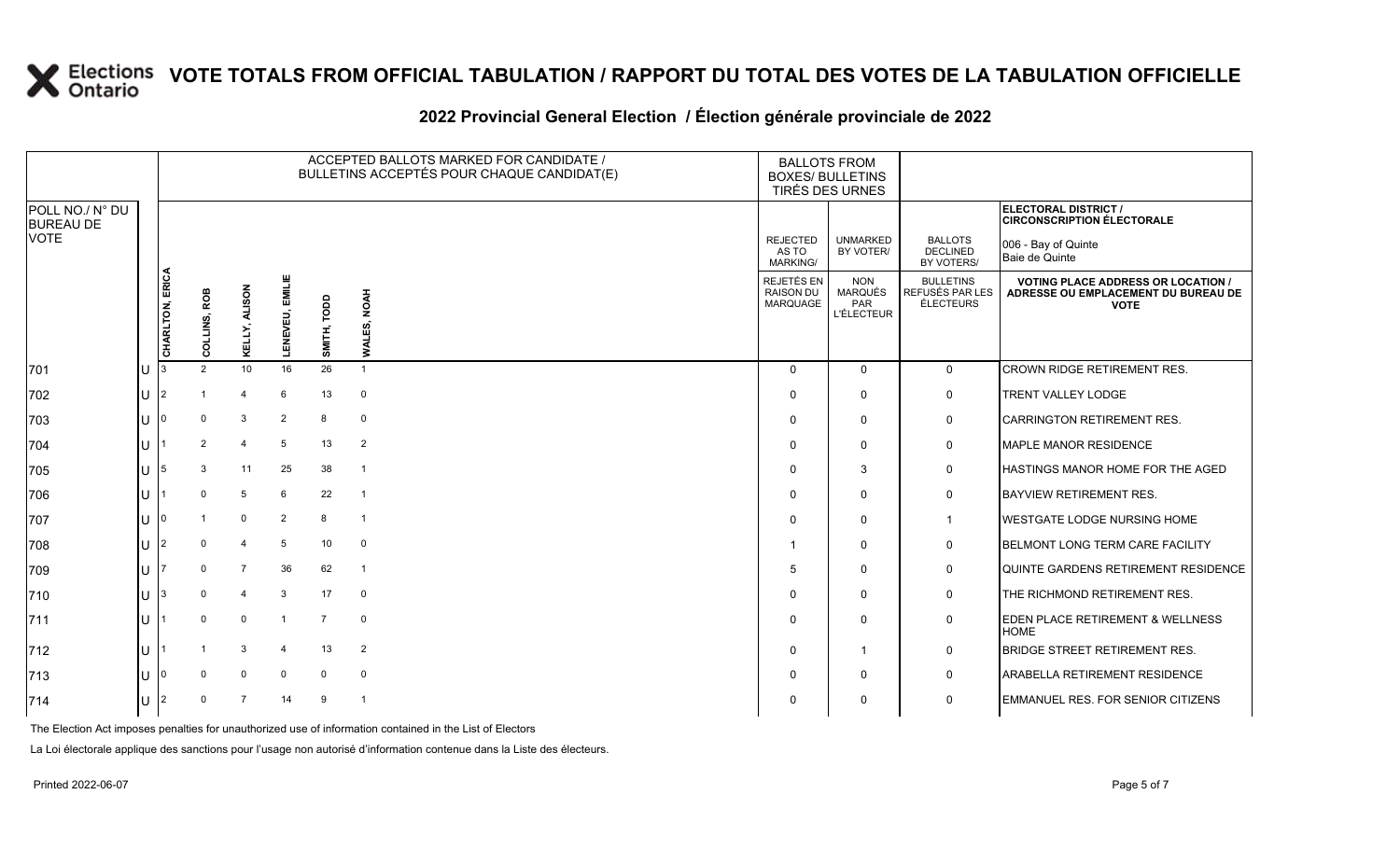#### **2022 Provincial General Election / Élection générale provinciale de 2022**

|                                     |    |                 |                |                |                        | ACCEPTED BALLOTS MARKED FOR CANDIDATE /<br>BULLETINS ACCEPTÉS POUR CHAQUE CANDIDAT(E) |                                   |                                             | <b>BALLOTS FROM</b><br><b>BOXES/ BULLETINS</b><br>TIRÉS DES URNES |                                                  |                                                                                                 |
|-------------------------------------|----|-----------------|----------------|----------------|------------------------|---------------------------------------------------------------------------------------|-----------------------------------|---------------------------------------------|-------------------------------------------------------------------|--------------------------------------------------|-------------------------------------------------------------------------------------------------|
| POLL NO./ N° DU<br><b>BUREAU DE</b> |    |                 |                |                |                        |                                                                                       |                                   |                                             |                                                                   |                                                  | ELECTORAL DISTRICT /<br><b>CIRCONSCRIPTION ÉLECTORALE</b>                                       |
| <b>VOTE</b>                         |    |                 |                |                |                        |                                                                                       |                                   | <b>REJECTED</b><br>AS TO<br><b>MARKING/</b> | <b>UNMARKED</b><br>BY VOTER/                                      | <b>BALLOTS</b><br><b>DECLINED</b><br>BY VOTERS/  | 006 - Bay of Quinte<br>Baie de Quinte                                                           |
|                                     |    | CHARLTON, ERICA | COLLINS, ROB   | KELLY, ALISON  | <b>LENEVEU, EMILIE</b> | SMITH, TODD                                                                           | <b>NOAH</b><br>ដ្ឋ<br><b>LIAW</b> | REJETÉS EN<br><b>RAISON DU</b><br>MARQUAGE  | <b>NON</b><br><b>MARQUÉS</b><br>PAR<br><b>L'ÉLECTEUR</b>          | <b>BULLETINS</b><br>REFUSÉS PAR LES<br>ÉLECTEURS | <b>VOTING PLACE ADDRESS OR LOCATION /</b><br>ADRESSE OU EMPLACEMENT DU BUREAU DE<br><b>VOTE</b> |
| 715                                 | lu |                 | $\Omega$       |                |                        | 6                                                                                     | $\mathbf 0$                       | $\Omega$                                    | $\overline{0}$                                                    | $\mathbf 0$                                      | WEST LAKE TERRACE NURSING HOME                                                                  |
| 716                                 | lu | $\overline{2}$  | $\Omega$       | 5              | 5                      | 8                                                                                     | $\overline{2}$                    | $\Omega$                                    | $\mathbf 0$                                                       | $\mathbf 0$                                      | <b>HALLOWELL HOUSE</b>                                                                          |
| 717                                 | lu |                 |                | $\overline{4}$ | 4                      | 13                                                                                    | $\overline{0}$                    | $\Omega$                                    | $\mathbf 0$                                                       | $\mathbf 0$                                      | MLP RESIDENCE                                                                                   |
| 718                                 | lu |                 | $\Omega$       | 5              | 5                      | 22                                                                                    | $\mathbf 0$                       | $\Omega$                                    | $\mathbf 0$                                                       | 0                                                | <b>HARMONY HOME APTS.</b>                                                                       |
| 719                                 | ΙU |                 |                | $\mathbf 0$    |                        | $\overline{4}$                                                                        | $\overline{2}$                    | $\Omega$                                    | 0                                                                 | $\overline{2}$                                   | <b>KENTWOOD PARK NURSING HOME</b>                                                               |
| 720                                 | lu | $\overline{2}$  |                | $\overline{4}$ | 14                     | 9                                                                                     | $\overline{4}$                    | <sup>0</sup>                                | $\mathbf 0$                                                       | $\mathbf 0$                                      | <b>H.J. MCFARLAND MEMORIAL HOME</b>                                                             |
| 721                                 | lu |                 | $\overline{2}$ | 6              | 19                     | 35                                                                                    | $\overline{2}$                    | 0                                           | $\Omega$                                                          | $\mathbf 0$                                      | SEASONS DUFFERIN CTR. RETIREMENT<br>COMM.                                                       |
| 722                                 | Iυ | 5               |                | $\overline{4}$ | 15                     | 38                                                                                    | $\mathbf 0$                       | $\Omega$                                    | $\mathbf 0$                                                       | $\mathbf 0$                                      | <b>WELLINGS OF PICTON</b>                                                                       |
| <b>ADV001</b>                       |    | 92              | 21             | 248            | 390                    | 714                                                                                   | 27                                | 3                                           | $\overline{4}$                                                    | 0                                                | BAYVIEW MALL -2022                                                                              |
| ADV002                              |    | 189             | 60             | 784            | 912                    | 1852                                                                                  | 46                                | 36                                          | 2                                                                 | 3                                                | BAYVIEW MALL -2022                                                                              |
| ADV003                              |    | 14              | 10             | 57             | 58                     | 230                                                                                   | 10                                | $\Omega$                                    | $\mathbf 0$                                                       | 0                                                | <b>TRENTON TOWN CENTRE</b>                                                                      |
| ADV004                              |    | 64              | 38             | 174            | 260                    | 902                                                                                   | 28                                |                                             | $\mathbf 0$                                                       | $\overline{1}$                                   | FRANKFORD LIONS CENTRE                                                                          |
| ADV005                              |    | 59              | 8              | 96             | 170                    | 396                                                                                   | 6                                 | 3                                           |                                                                   | $\mathbf 0$                                      | AMELIASBURGH TOWN HALL                                                                          |
| ADV006                              |    | 76              | 10             | 156            | 208                    | 486                                                                                   | 12                                | 0                                           |                                                                   | 0                                                | <b>WELLINGTON &amp; DIST. COMM. CTR.</b>                                                        |

The Election Act imposes penalties for unauthorized use of information contained in the List of Electors